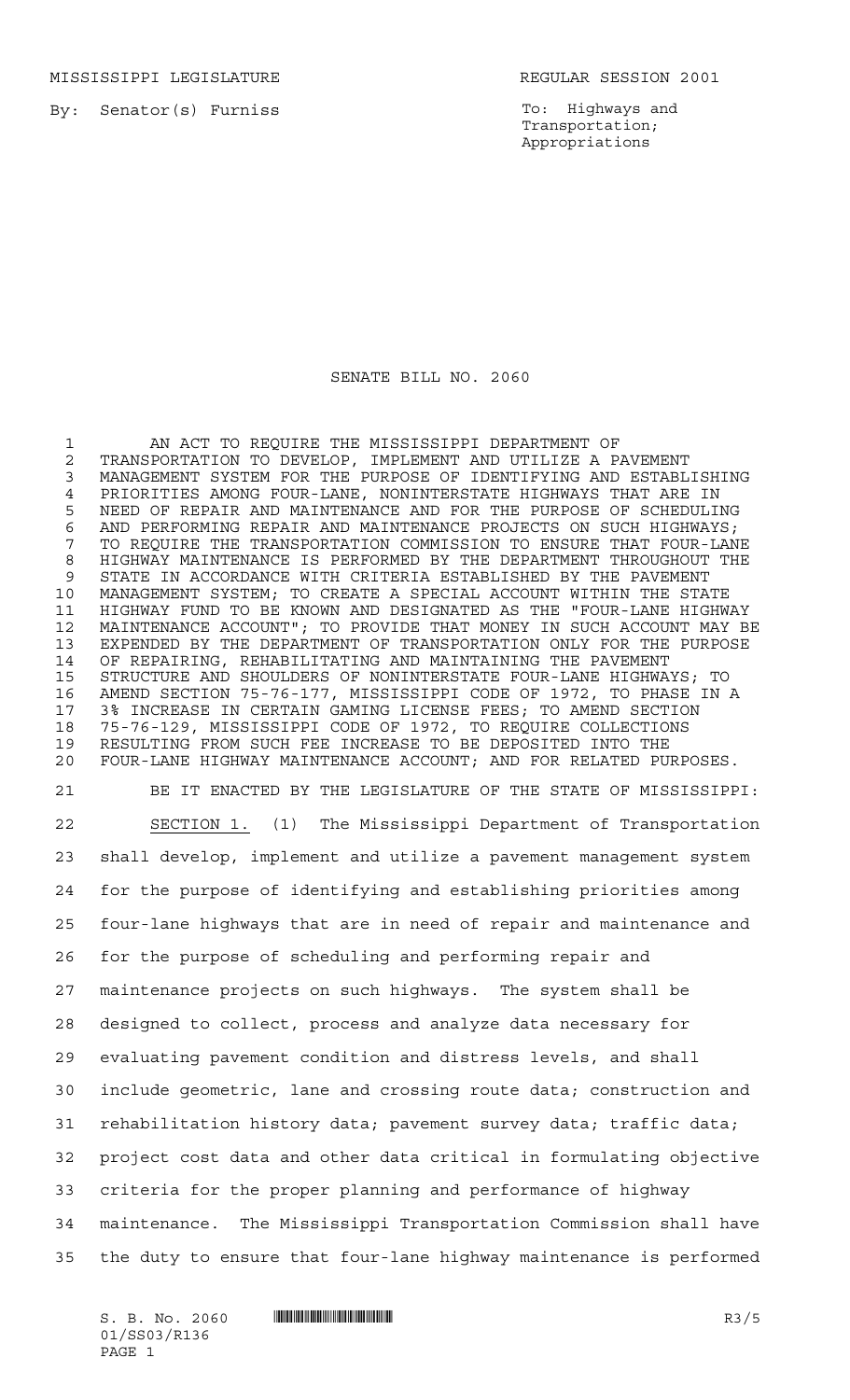by the department throughout the state in accordance with criteria established by the pavement management system.

 (2) There is created within the State Highway Fund a special account to be known and designated as the "Four-Lane Highway Maintenance Account." The account shall be administered by the Mississippi Department of Transportation and shall consist of the monies required to be deposited in such fund pursuant to Section 75-76-129 and such other monies as the Legislature designates for deposit therein. Monies in the account may be expended by the Department of Transportation, upon appropriation by the Legislature, only for the purpose of repairing, rehabilitating and maintaining the pavement structure and shoulders of four-lane highways. For the purpose of this section, the term "four-lane highway" means a roadway or segment of roadway, other than an interstate highway, (a) that consists of at least four (4) lanes for use by motor vehicles, with two (2) or more lanes extending in each of two (2) directions; and (b) that is included as a part of the designated state highway system under the jurisdiction of the Mississippi Transportation Commission for construction and maintenance.

 (3) The Mississippi Department of Transportation shall submit a report to the Legislature by January 15 of each year setting forth the current status of the four-lane highway maintenance program. The report shall be filed with the Secretary of the Senate, the Clerk of the House, the Chairman of the Senate Highways and Transportation Committee and the Chairman of the House Transportation Committee. The report shall contain the following information:

 (a) A detailed description of the specific projects completed during the preceding fiscal year and the costs associated with such projects;

 (b) A list of the specific projects planned for the current fiscal year and the estimated costs of such projects;

 $S. B. No. 2060$  .  $\blacksquare$ 01/SS03/R136 PAGE 2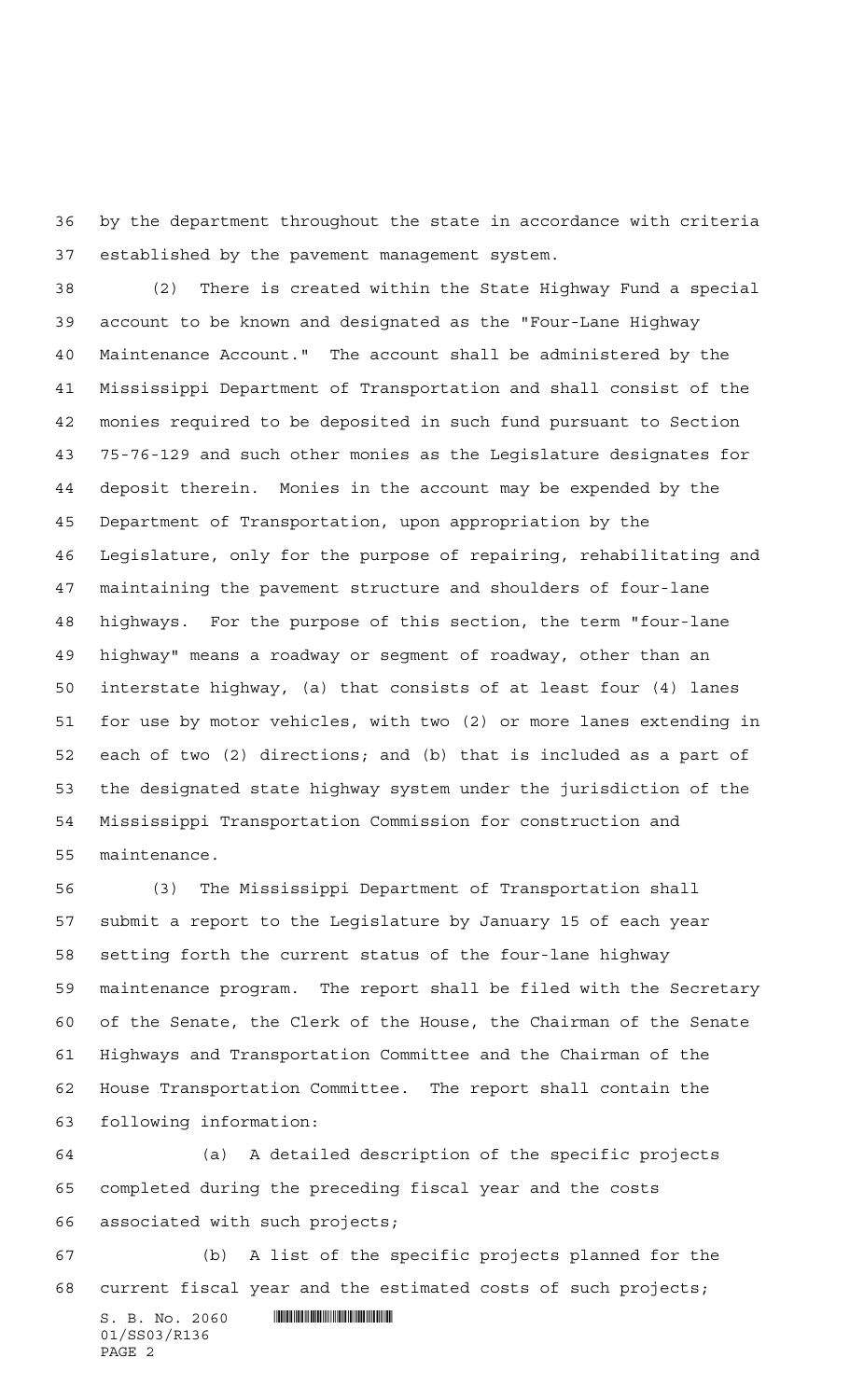(c) A complete recap of all program receipts by source and of all disbursements for the preceding fiscal year; (d) The average pavement condition ratings of the state's four-lane highways as determined by the department's pavement management system; and (e) Such other information as the department determines to be important or helpful to the Legislature. SECTION 2. Section 75-76-177, Mississippi Code of 1972, is amended as follows: 75-76-177. (1) From and after August 1, 1990, there is hereby imposed and levied on each gaming licensee a license fee based upon all the gross revenue of the licensee as follows: (a) Four percent (4%) of all the gross revenue of the licensee which does not exceed Fifty Thousand Dollars (\$50,000.00) per calendar month; (b) Six percent (6%) of all the gross revenue of the licensee which exceeds Fifty Thousand Dollars (\$50,000.00) per calendar month and does not exceed One Hundred Thirty-four Thousand Dollars (\$134,000.00) per calendar month; **\*\*\*** (c) Eight percent (8%) of all the gross revenue of the licensee which exceeds One Hundred Thirty-four Thousand Dollars 90 (\$134,000.00) per calendar month<sub>i</sub> (d) From and after July 1, 2001, an additional two percent (2%) of all the gross revenue of the licensee which exceeds One Hundred Thirty-four Thousand Dollars (\$134,000.00) per calendar month; (e) From and after July 1, 2002, an additional one-half percent (1/2%) of all the gross revenue of the licensee which exceeds One Hundred Thirty-four Thousand Dollars (\$134,000.00) per calendar month; and 99 (f) From and after July 1, 2003, an additional one-half percent (1/2%) of all the gross revenue of the licensee which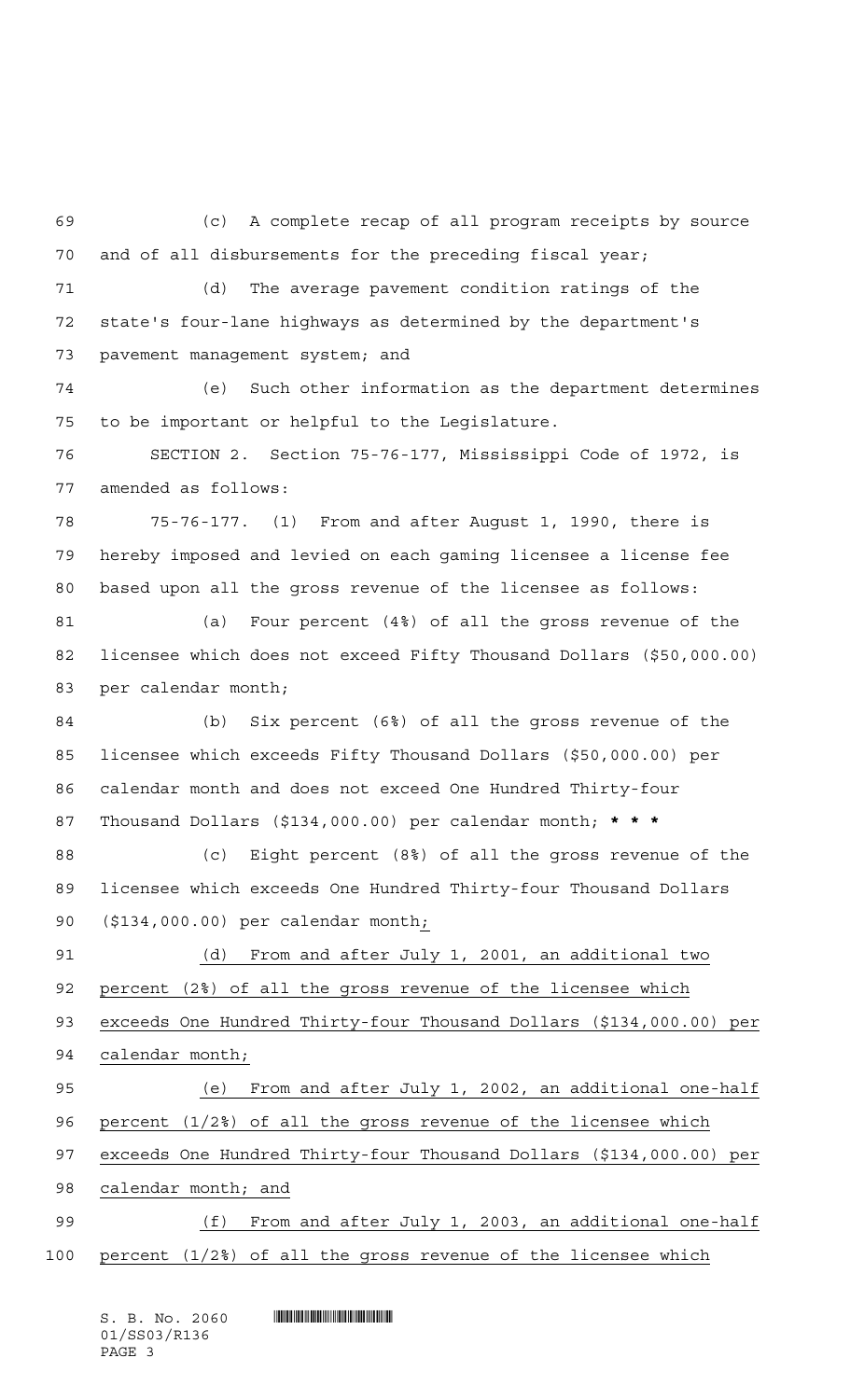## exceeds One Hundred Thirty-four Thousand Dollars (\$134,000.00) per calendar month.

 (2) All revenue received from any game or gaming device which is leased for operation on the premises of the licensee-owner to a person other than the owner thereof or which is located in an area or space on such premises which is leased by the licensee-owner to any such person, must be attributed to the owner for the purposes of this section and be counted as part of the gross revenue of the owner. The lessee is liable to the owner for his proportionate share of such license fees.

 (3) If the amount of license fees required to be reported and paid pursuant to this section is later determined to be greater or less than the amount actually reported and paid by the licensee, the Chairman of the State Tax Commission shall:

 (a) Assess and collect the additional license fees determined to be due, with interest thereon until paid; or (b) Refund any overpayment, with interest thereon, to

the licensee.

 Interest must be computed, until paid, at the rate of one percent (1%) per month from the first day of the first month following either the due date of the additional license fees or the date of overpayment.

 (4) Failure to pay the fees provided for in this section when they are due for continuation of a license shall be deemed a surrender of the license.

 SECTION 3. Section 75-76-129, Mississippi Code of 1972, is amended as follows:

 **[Through June 30, 2012, this section shall read as follows:]** 75-76-129. (1) Except as otherwise provided in subsection (2) of this section, on or before the last day of each month all taxes, fees, interest, penalties, damages, fines or other monies collected by the State Tax Commission during that month under the provisions of this chapter, with the exception of (a) the local

 $S. B. No. 2060$  .  $\blacksquare$ 01/SS03/R136 PAGE 4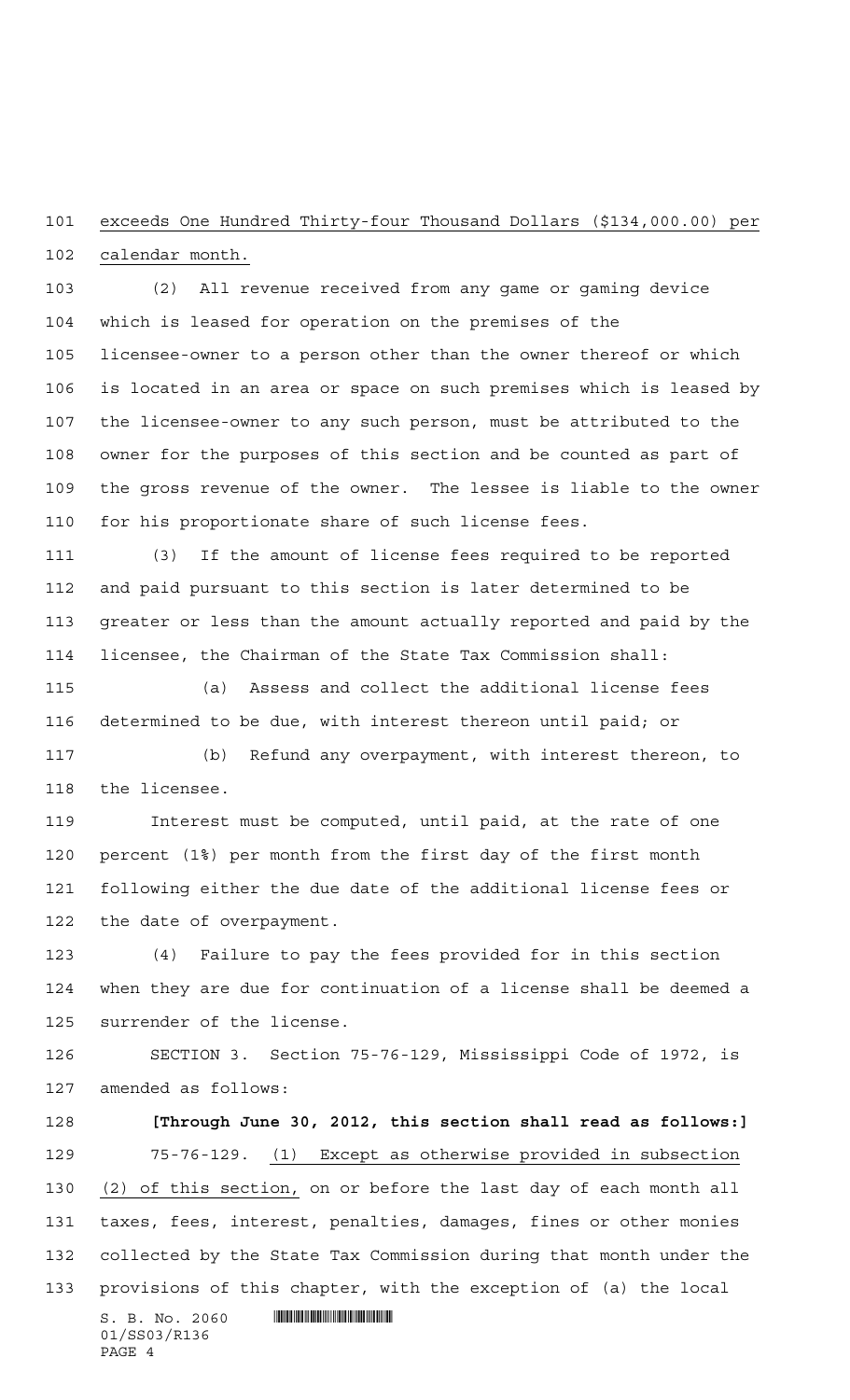government fees imposed under Section 75-76-195, and (b) an amount equal to Three Million Dollars (\$3,000,000.00) of the revenue collected pursuant to the fee imposed under Section 75-76-177(1)(c), or an amount equal to twenty-five percent (25%) of the revenue collected pursuant to the fee imposed under Section 75-76-177(1)(c), whichever is the greater amount, shall be paid by the State Tax Commission to the State Treasurer to be deposited in the State General Fund. The local government fees shall be distributed by the State Tax Commission pursuant to Section 75-76-197. An amount equal to Three Million Dollars (\$3,000,000.00) of the revenue collected during that month pursuant to the fee imposed under Section 75-76-177(1)(c) shall be deposited by the State Tax Commission into the bond sinking fund created in Section 65-39-3. The revenue collected during that month pursuant to the fee imposed under Section 75-76-177(1)(c) that is in excess of Three Million Dollars (\$3,000,000.00), but is less than twenty-five percent (25%) of the amount of revenue collected during that month, shall be deposited into the State Highway Fund to be used exclusively for the reconstruction and maintenance of highways of the State of Mississippi. (2) All of the fees imposed and collected pursuant to

 Section 75-76-177(1)(d), (e) and (f) shall be deposited into the Four-Lane Highway Maintenance Account within the State Highway Fund established in Section 1 of Senate Bill No. 2060, 2001 Regular Session.

## **[From and after July 1, 2012, this section shall read as follows:]**

 75-16-129. (1) Except as otherwise provided in subsection 162 (2) of this section, on or before the last day of each month, all taxes, fees, interest, penalties, damages, fines or other monies collected by the State Tax Commission during that month under the provisions of this chapter, with the exception of the local government fees imposed under Section 75-76-195, shall be paid by

 $S. B. No. 2060$  .  $\blacksquare$ 01/SS03/R136 PAGE 5